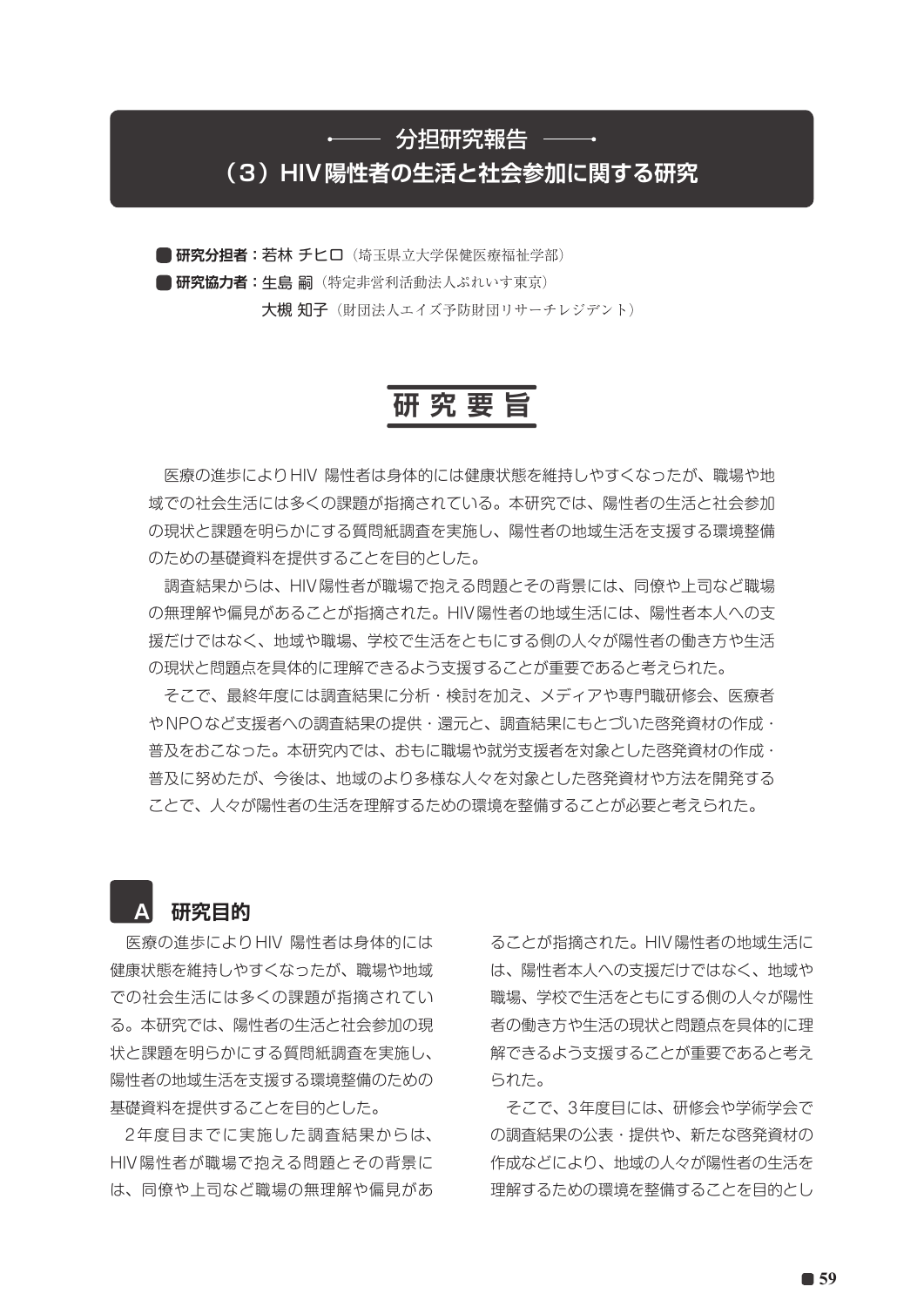た。本研究内では、とくに職場や就労支援者を 対象とした啓発を目的とした。

# **B 研究方法**

#### 1 調査方法

 エイズ治療・研究開発センター、エイズ治 療ブロック拠点病院、エイズ治療中核拠点病 院(2008年6月12日厚生労働省報告済み機関) の59病院に依頼状を郵送。35病院から返信が あり、33病院から協力可能の承諾を得て、各 病院の配付可能数を集約し、1,813名のHIV陽 性者を対象とした。

 外来にて医療者がHIV陽性者に無記名自記 式質問紙を配布。記入後、HIV陽性者自身が郵 送にて調査事務局に返信。回収票は1,203票、 回収率66.4%。調査時期は2008年12月から 2009年6月。

#### 2 調査項目

(1)基本的属性

性、年齢、居住地、学歴、国籍、告知年、感染 経路、世帯構成

(2)健康状態・医療

CD4 細胞数、ウイルス量、AIDS 発症、服薬 頻度、通院頻度、入院経験、入院理由、主観的 健康感、ADL、愁訴

(3) 人間・社会関係

社会活動の範囲、社会活動の制約感、行動の自 主規制、感染周知、被差別経験

#### (4)職業異動

告知時職業、現在職業、離転職経験、離転職理 由

(5)就労・職場環境

就労有無、就労日数、就労時間、欠勤日数、就 労収入、業種、企業規模、職種、職場評価、就 労意向、職場の感染周知、職場の病名漏洩不安、 非就労期間、非就労理由、就労希望、希望就労 形態と課題、就職活動

(6)生計

家計主、収入構造、主な収入源、暮らし向き、 将来生活設計

(7)社会保障制度

健康保険の種類、身障手帳の有無、手帳種類、 手帳等級、障害者雇用制度利用と課題、健康診 断の受診

(8)支援環境

就労支援ニーズ、医療者の就労への関与、就労 支援機関の利用状況、エイズ政策評価

#### 8 結果の分析・公表・活用

 調査結果を分析し、関連の学術学会やHIV関 連雑誌、マスメディアなどで公表した。障害者 職業センターなど就労支援専門職の研修会、民 間企業での就労者向け研修会などの地域支援者 からの依頼に対し、調査結果を加工・提供した。

#### 4 啓発資材の開発等

 調査結果をまとめた冊子「HIV/エイズとと もに生きる人々の仕事・くらし・社会-『HIV 陽性者の生活と社会参加に関する調査』報告書」 と、就労支援者向けパンフレット「職場とHIV -治療の進歩と働く陽性者」を作製した。ハロー ワーク、障害者職業センター、保健所、地方自 治体、医療機関などの関係機関に配布し、相談 窓口や研修会などで活用を図った。



 下記は関連学会での発表の抄録。作成した冊 子やパンフレットなどについては、地域におけ るHIV陽性者等支援のためのウェブサイトを参 照。http://www.chiiki-shien.jp/

#### 1. QOL and Socioeconomic Background of People Living with HIV: a nationwide survey in Japan

[Objective] In Japan, an increasing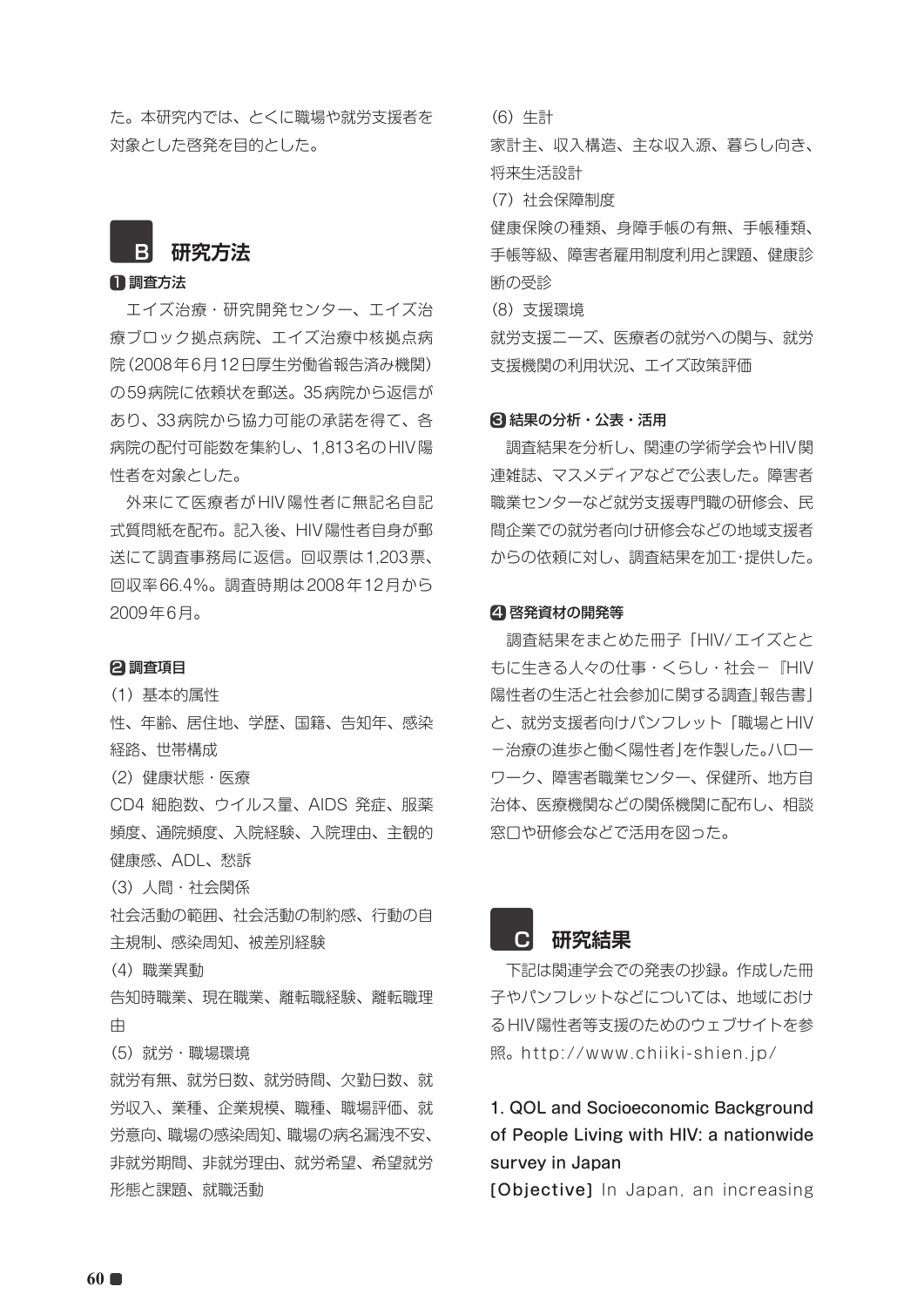number of new cases of PLWH is still being reported every year. There is deep-rooted social prejudice and stigma against PLWH and it makes employment and living in local communities uncomfortable for PLWH. We carried out a nationwide survey of PLWH to clarify the current issues regarding the quality and difficulties of social life and the socioeconomic background behind the issues.

[Methods] Anonymous survey forms for 1813 PLWH were distributed to 33 hospitals with AIDS care facilities all over Japan in 2009, and 1203 responses (66.4%) were returned via mail.

#### [Results]

1. 94% were men, the mean age was 42.3  $\pm$  11.0 years, 83% were infected via sexual transmission, 28% had AIDS.

2. 60% lived alone and 17% lived with spouses, employment rate was 79%, and 7% were receiving welfare.

3. At the time the HIV infection was detected, the unemployment rate was 7%, which had increased to 21% at the time of the survey. Forty-five percent of the respondents considered leaving their jobs after they were found to be infected, and 37% had actually changed jobs.

4. PLWH reported that they felt the mental burden in their workplaces due to hiding the fact that they were infected with HIV (69%), prejudice from coworkers (56%), and undesirable restriction on the way of working (51%). 68% of PLWH had not disclosed their HIV infection to their employers.

5. When mental health status was assessed using the K6 scale and analyzed by multiple regression analysis, mental health was correlated with age, working conditions, and household economic status.

[Conclusion] Japanese PLWH face a variety of difficulties in society, especially regarding privacy in the workplace. The Japanese government and industries should actively implement measures to address these difficulties.

### 2. Evaluation of AIDS-Related Measures by People Living with HIV/ AIDS in Japan

**[Objective]** In Japan, the lawsuit filed by hemophiliac patients for compensation for damage caused by blood products contaminated with HIV, which was settled in 1996, led to an improvement in the AIDS care system. Nevertheless, there has been a lack of adequate measures to eliminate prejudice against AIDS patients and prevent HIV infection. Consequently, an increasing number of new cases of HIV infection are still being reported. It is becoming more important to implement appropriate measures to eliminate prejudice against AIDS patients and improve the quality of social life of PLWH in local communities and workplaces. We carried out a nationwide survey of PLWH to evaluate and identify issues behind AIDS-related measures in Japan.

#### [Results]

1. Although PLWH are eligible for benefits under the Disabled People Employment Act, 50% of the unemployed PLWH were hesitant to take advantage of the benefits because of the stigma.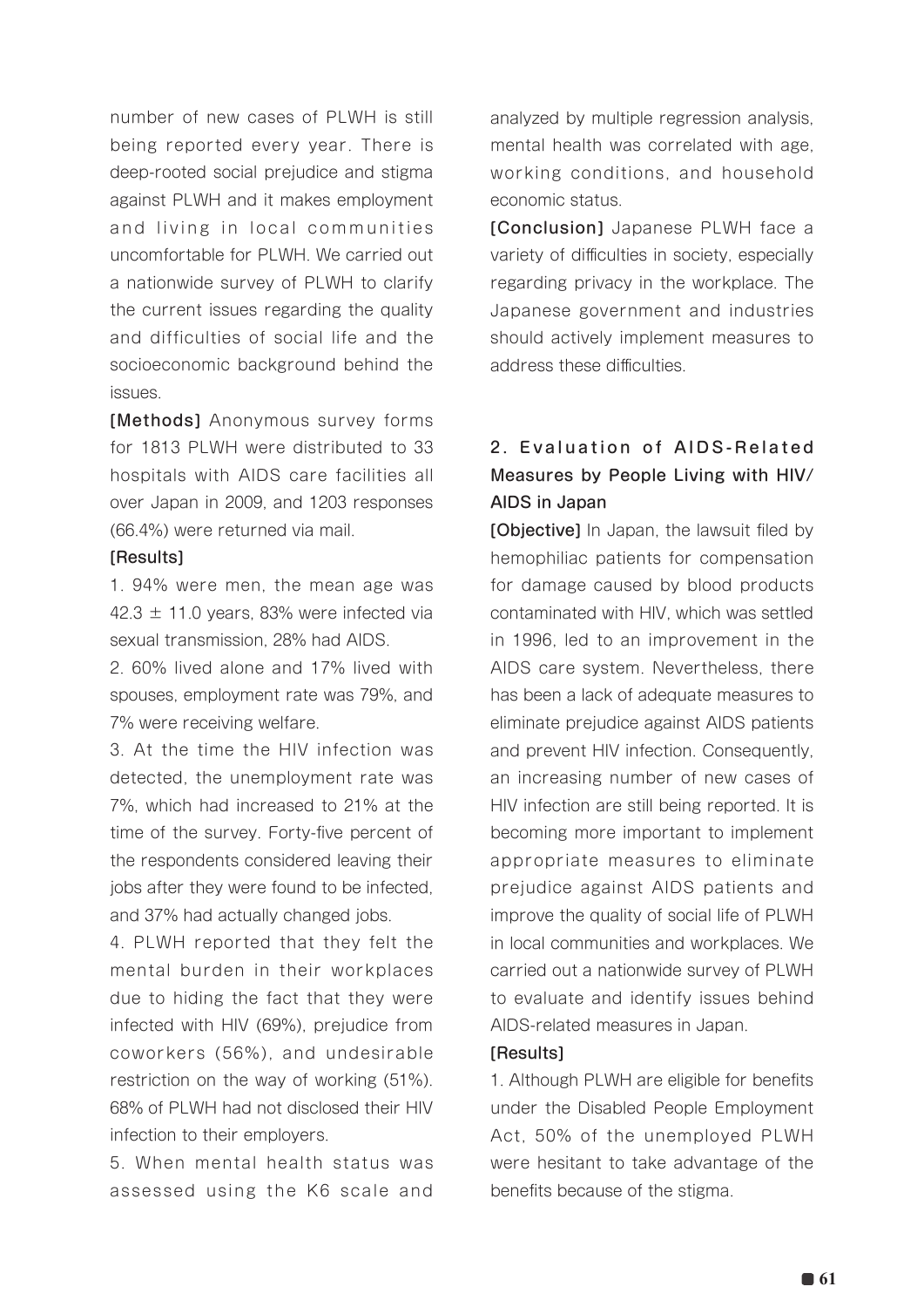2. PLWH were anxious about their HIV infection being revealed through mandatory health examinations (50.1%) and negative personnel evaluations (28.4%) at work.

3. The evaluation to the implementation of AIDS-related measures in Japan, 86% of the PLWH gave a high evaluation to the "medical care system" while only small proportions of the PLWH gave a high evaluation to "AIDS-related measures at work" (9.8%), "measures to eliminate prejudice against AIDS patients in local communities" (13.0%), "measures to prevent HIV infection" (21.5%), and "measures to promote social participation of PLWH" (28.2%).

[Conclusion] PLWH gave very low evaluations to AIDS-related measures in Japan, especially those for promoting a better social life of PLWH in workplaces and local communities. Further measures are required to reduce stigma against PLWH.

#### 3. Working environment for female PLWH/A in Japan

[Background] In Japan, since the number of female PLWH is small, social environment for them is vulnerable. We carried out a nationwide survey of PLWH. In this study we clarify the current issues regarding the quality of working for female PLWH in Japan.

#### [Results]

5.6% are women of responses. Average age was  $42.2 \pm 11.0$ . 75.8% were infected via sexual transmission and 13.6% were unknown their route.

Employment rate was 77.6 % in women showing significantly higher rate than national average. 43.5 % of employed women were at part-time position being put under the unstable employment system.

In workplace, 52.0 % of employed women felt prejudice against HIV and 66.7 % were anxious wondering if their HIV status was revealed without their consent. Those who have disclosed their HIV status were 14.0 % in women at significantly lower level than in men (P< 0.01).

76.2 % of women felt the restriction because of HIV for their career choice in the future and 73.8 % wanted to quit their job after knowing HIV status. These figures were significantly higher than those of men  $(P< 0.001)$ .

[Conclusion] In Japan condition for employment of female PLWH is worse than that of men and the rate they disclosed the HIV status in their workplace was also lower. The ratio that female PLWH felt restriction in their workplace due to HIV was higher than that of men. In particular, as they're facing various difficulties in relation to privacy management in workplace, aggressive measures against HIV/AIDS by government and firms.

### 4. Disclosure of HIV status to family for female PLWH in Japan

[Background] In Japan since the number of female PLWH is small, supporting environment for them is so vulnerable. We carried out a nationwide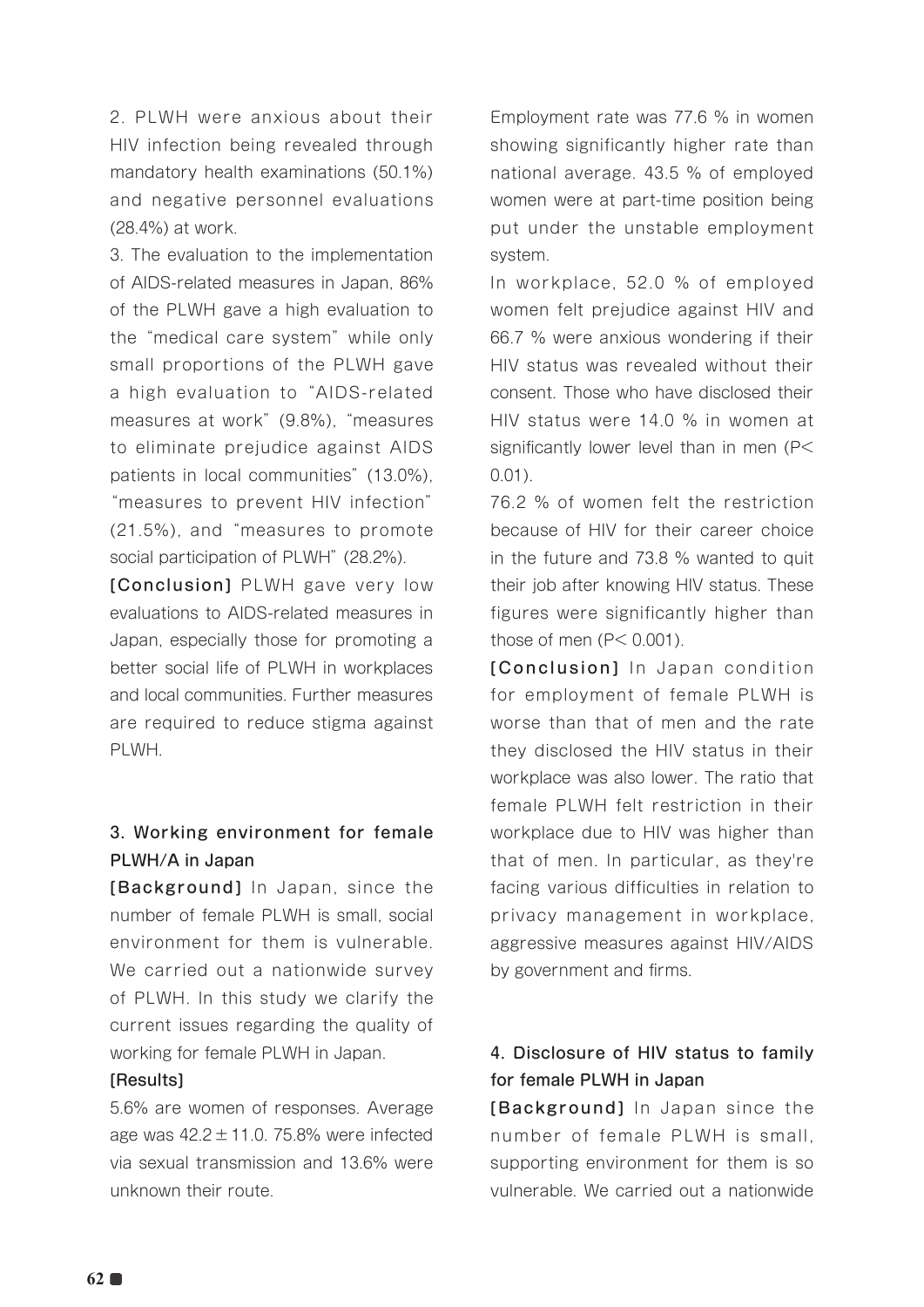survey of PLWH. In this study we clarify the issues regarding the disclosure of HIV status to their family and socioeconomic background for female PLWH in Japan.

#### [Result]

5.6% are women of responses. Average age was  $42.2 \pm 11.0$ . 75.8% were infected via sexual transmission and 13.6% were unknown their route. Crude marriage rate of women was 33.3 % showing lower rate in all age-groups compared with national average.

Those who economically supported household were 69.0 % of men and 38.8 % of women. 38.6 % of women were dependant on their spouse or parents. Main income source of women was pension in 17.6 % of them and welfare benefit in 5.3 %. More than 90 % of both sexes disclosed their HIV status to partners, while 66.7% of women disclosed to parents and 51.9% of women did to siblings. 33.3% of women did to children. In terms of HIV status disclosure rate, the rate of those who didn't live with their family was lower in men but there wasn't significant difference in women between those who lived with them and who didn't  $(P < 0.001)$ .

[Conclusion]As a reason for the higher HIV status disclosure rate to family in women than in men, it has been considered that there was such background for them that they had to disclose the HIV status since many of them were dependant socioeconomically on their family.

#### 5. HIV陽性者の社会生活に関する全国調査 第1 報:世帯・家計と健康管理

【目的】HIV陽性者を対象とした全国調査の結 果から、社会活動、就労、家計、家族関係、人 間関係、健康管理など、社会生活の現状を、5 年前に実施した類似調査や一般人調査と比較し つつ明らかにする。本報では基本的属性と健康 状態・管理、世帯・家計について報告する。 「方法】エイズ治療中核拠点・ブロック拠点病院、 ACCの59病院に協力依頼状を郵送し35病院 から返信あり、33病院から協力承諾を得た。 配付可能数を集約しHIV陽性者1,813名を対象 に医療者より無記名自記式質問票を配布。陽性 者が郵送にて返信。調査時期は2008年12月 から翌6月。回収1,201票(回収率66.2%)。

#### 【結果】

(1)男性94%、年齢42.3±11.0歳。感染判明 後3年以内43%。感染経路は「エイズ動向委 員会報告」と比べ「同性間性的接触」高率、「不 明」低率。

(2)CD4 細胞数 200 個 / μ l 未満 15%、AIDS 発症28%。服薬率83%、1回/日が半数で前 回調査より減少。過去1年間の入院は感染判明 後1年以内の人のみ54%、3年目以降は15%。 (3)ADL、愁訴、主観的健康感、精神健康度(K6) は、「国民生活基礎調査」と比較して若年層ほ ど一般より状態悪く、経済状態、就労など社会 活動と関連あり。

(4)単身世帯が男性41%、女性15%、男性は いずれの年齢階級も4割前後と高率。同居「配 偶者」いる人は男性16%、女性33%、「子」 は男性9%、女性33%。

(5)家計主は67%が本人、17%が親。非就労 者の収入源は「同居者の就労収入」30%、「預 貯金の取り崩し」24%。生活保護7%、非就労 者は27%。

(6)病名開示している相手は「親」38%、「きょ うだい」34%、「HIV陽性の知人」42%など。 年齢など基本的属性別の差異が大きい。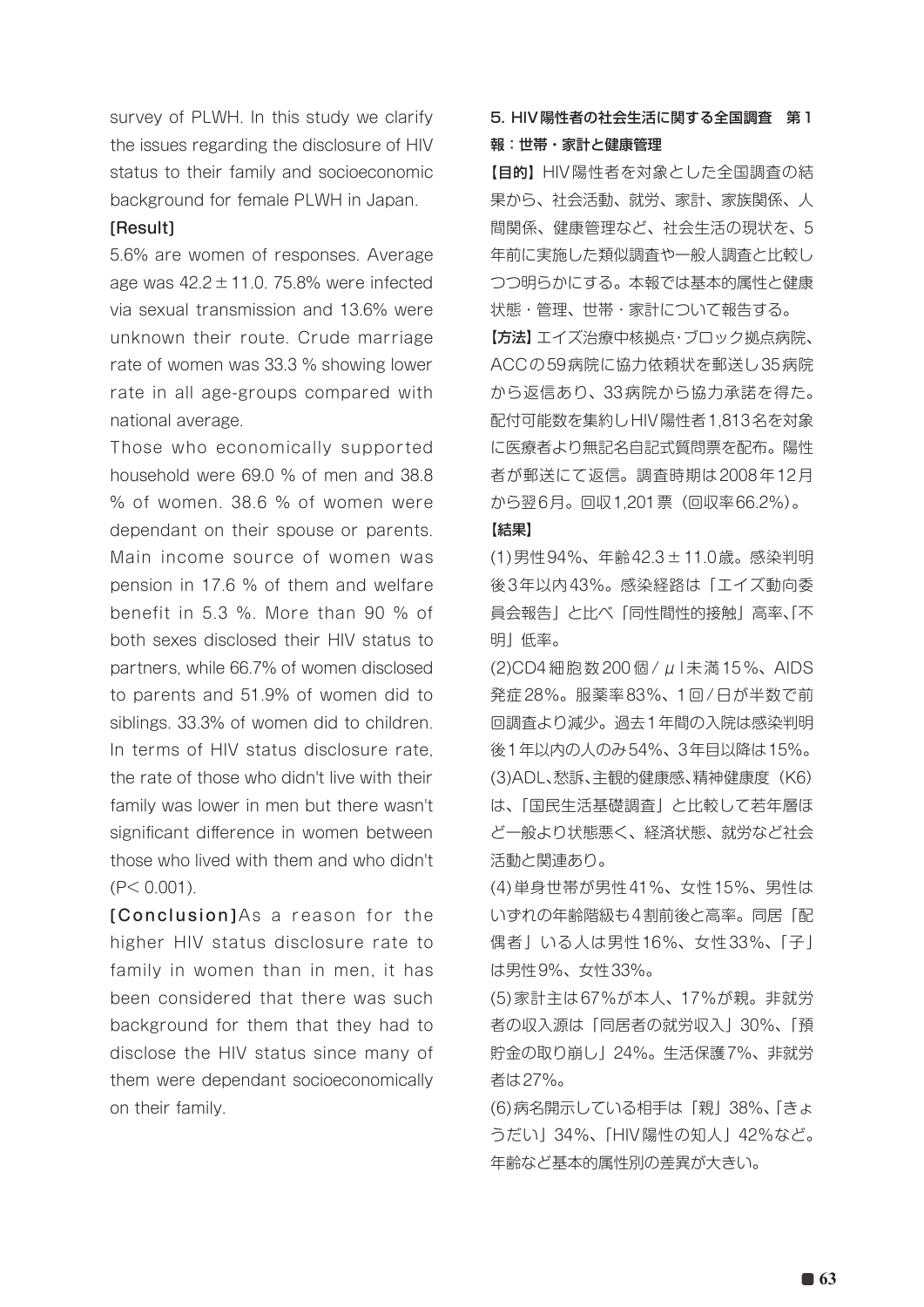6. HIV陽性者の社会生活に関する全国調査 第2 報:就労と社会活動

【目的】第一報に同じ。本報告では、就労、社 会活動、政策評価などの現状について報告する。 【結果】

(1)就労率77%。正規雇用40%、非正規雇用 21%。無職者は感染判明時7%から現在20%。 中高年層で非正規や無職への転職が高率。職種 は専門技術、サービス、事務職、業種は医療福 祉、他サービス、製造業が多い。35%が「告 知後仕事をやめようと思った」とし、37%が 離転職を経験。

(2)非就労の理由は「病気のため」43%、「働 く自信がない」26%、「精神的な問題」24%など。 70%は就労希望あるが、うち53%は1年以上 非就労の状態。体力との兼合いが課題とする人 が多く、中高年で年齢との兼合い、若年層で病 気と職業選択との調整に困難感もつ割合高い。 (3)就労上の課題は、体力や通院・服薬など健 康関連の事項よりも「病名を隠す精神的負担」 36%「HIVへの無理解や偏見」24%をより指摘。 「医療費明細書」や「健康保険組合からの情報」 に強い不安。

(4)職場で上司や雇用主などに病名開示してい る人は就労者の23%。公務員や医療福祉職で やや高率、異性間性的接触感染の人で低率。 (5)職場や地域の健康診断受診率は43%で一般 より低い。正社員と公務員の60%が「結果で 病名知られないか不安」、派遣の46%、企業正 社員の34%が「マイナスの人事評価に使われ ないか不安」とし、不安ある人で受診率は低率。 (6)日本のエイズ対策が「整っている」とした 人は、「治療や医療体制」は88%と高率、「予 防教育」22%、「職場のHIV対策」10%、「偏 見低減や啓蒙活動」13%で低率。

#### 7. HIV陽性者の離転職と職業異動―HIV陽性者の 社会生活に関する全国実態調査の結果から

【目的】健康状態の回復に伴い、HIV陽性者の

就労や社会参加の充実が重要な課題となってい る。本報告では陽性者を対象とした全国調査の 結果から、離転職および職業異動について検討 する。

#### 【結果】

(1) 就労経験のある人のうち、離職した人の 割合は42.2%。直近の離職についてみると、 離職者のうち、「HIVを理由に解雇された」と いう人が1.9%、「HIVでやめざるを得なかっ た」という人が18.2%いるが、「自己都合で辞 めた」という人が最も多く62.3%を占めた。 離職の理由は、「体力的な問題」(38.0%)、「健 康管理上の都合」(24.5%)など医療や健康状 態との関連から働き方を考慮している理由と、 「仕事より生活を重視」(24.5%)といった感 染を契機にライフスタイルの変容を考慮して いるとみられる離職を経験している人もいた。 (2) 感染判明後3年以内の人についてみると、 28.3%が離職しており、離職理由としては、「体 力的な問題」、「労働条件や仕事内容」に次い で「仕事より健康や生活を重視」をあげた人も 多く離職者の約3割を占めていた。感染判明時 に正社員であった人では離職率は約2割である が、非正規雇用の人では約5割であった。 【考察】HIV陽性者の離職は、医療や健康管理 の都合による理由だけでなく、ライフスタイル

を考慮するなど多様な視点からおこなわれてお り、離職時の雇用形態によっても職業異動の状 況には差異がみられた。

#### 8. HIV陽性者の就労とプライバシー不安―HIV陽 性者の社会生活に関する全国実態調査の結果から

【目的】健康状態の回復に伴い、HIV陽性者の 就労や社会参加の充実が重要な課題となってい る。本報告では陽性者を対象とした全国調査の 結果から、職場のプライバシー不安を就労形態 との関連で検討をおこなう。

#### 【結果】

職場におけるHIV陽性の病名の開示は、直属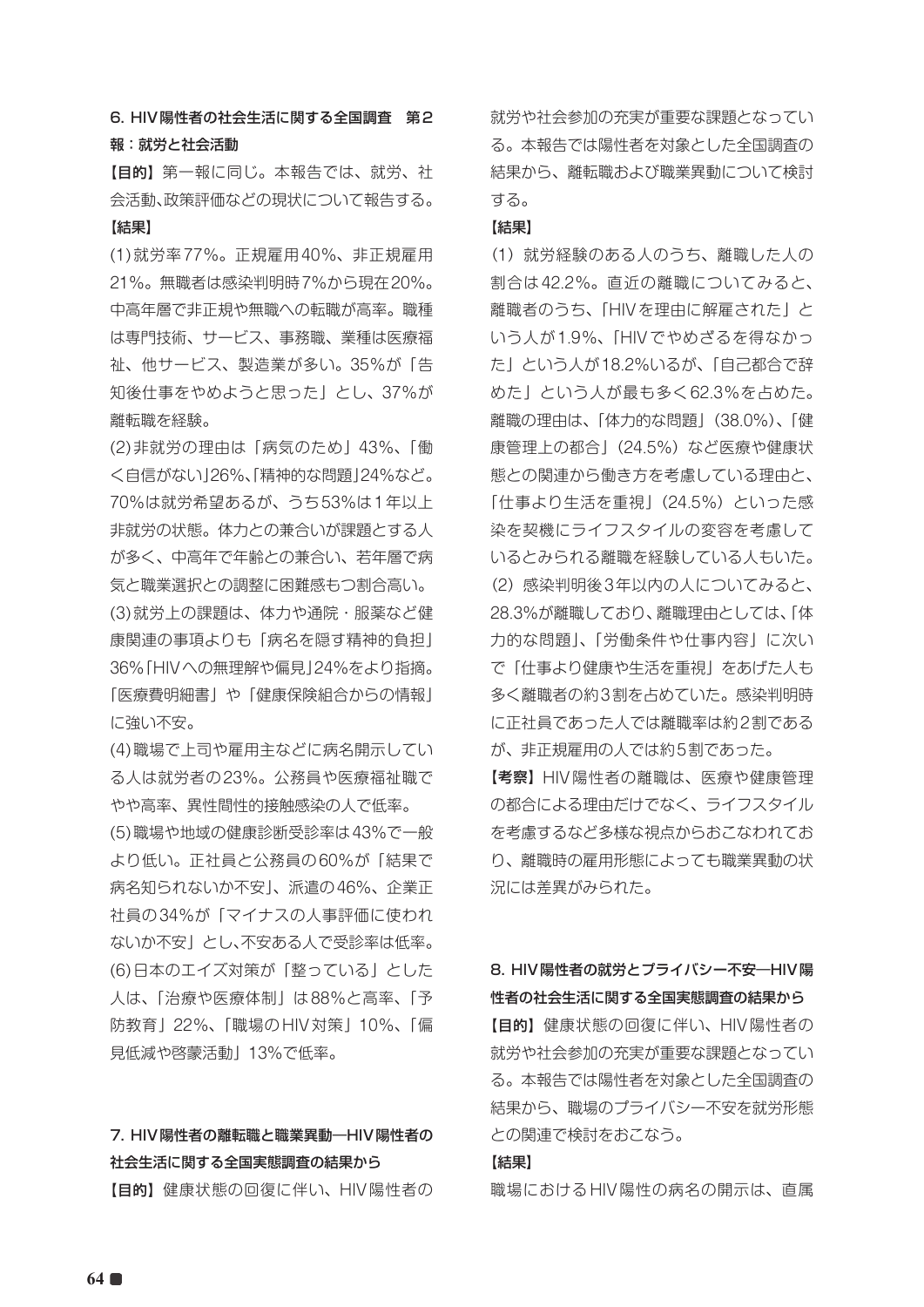の上司 11.9%、雇用主・役員などの管理者 11.5%、同僚8.4%、人事担当者6.8%となっ ていた。健康診断(以下「健診」)の受診の割 合を、就労形態の違いごとに、どのような違い があるのかを検討した。受診割合は、「自営業 主/事業主」では15 ~ 18%、「家族従業員/企業・ 団体役員」では29%前後であった。また、「企業・ 団体の正社員/公務員」では69 ~ 84%と高く、 「契約社員/派遣社員/パート・アルバイト」で は31 ~ 52%と就労形態により大きな差が存 在した。その背景要因をみると、「健診結果か らHIVと知られない不安に感じた」との問いで は、「自営業主/事業主」では36 ~ 39%、「企 業・団体の正社員/公務員」では58 ~ 61%と、 雇用形態により違いがみられた。

【考察】「自営業主/事業主」、「家族従業員/企 業・団体役員」などの就労形態と、「企業・団 体の正社員/公務員」では、不安の感じ方、健 康診断の受検割合に差がみられた。HIV陽性者 は、職場における個人の健康情報を開示するこ とに不安を感じており、雇用形態により難しさ にも違いがみられた。しかし、就労形態によら ず、HIV陽性者が職場で健康情報を開示するこ とで不利益を被らないような、職場の環境づく りが求められている。

#### 9. HIV陽性者の地域支援研究―全国の陽性者にお ける地域生活と政策評価に関する調査

【目的】HIV感染症への偏見は低減していない ため、陽性者の地域生活には生活しづらさが指 摘されている。本研究では陽性者対象の全国調 査から、地域生活とエイズ政策に対する評価を 報告する。

#### 【結果】

[基本属性] 男性 94.3%。平均年齢 42.2 ± 10.9 歳(18 ~ 77 歳 )。 感 染 経 路 は 男 性 の 74.8%は同性間、女性の75.6%は異性間の性 的接触。就労率72.7%。

[世帯]単身世帯が40.4%と高く、配偶者と同

居は16.7%と低いが、パートナー・恋人と同 居が12.7%。陽性者が家計主の世帯が67.2% と多く、就労が主な収入源。生活保護は全体の 6.7%、非就労者の25.7%。同居者への病名開 示は親へは58.0%、きょうだいへは52.6%。

[地域生活]「病名を隠す言い訳を考える」 79.7%等の制約感が高く、「知人に会わない病 院を受診」28.0%、「障害者手帳・年金の申請 をためらう」25.8%等の行動制限もされてい た。就労者は職場で「知らない間に病名が知ら れる不安」75.6%、「性行動や性指向に対する 偏見」56.4%、「HIVに対する無理解や偏見」 55.7%を感じていた。地域や職場の健診には 「HIVを知られないか不安」50.1%、就労者で は「マイナスの人事評価に使われないか不安」 29.2%を感じていた。

「相談】就労関連の情報では年金や保険制度に ついてのニーズが高いが、相談先は医療者と家 族などが中心で、市町村福祉担当、保健所、障 害者職業センターの利用は1割未満。誰にも相 談していない人も26.2%。

[政策評価]エイズ施策が「整っている/まあ 整っている」とした人は、「治療や医療体制」 は88.2%だが、「就労や社会参加の支援体制」 28.2%、「感染予防の教育や啓発」21.5%、「偏 見の低減や啓蒙」13.0%、「職場のエイズ対策」 9.8%と地域生活環境への評価は低かった。

【結論】陽性者はプライバシー漏洩不安が高く、 地域生活で制約を感じている人も多かった。職 場や地域でのエイズ政策評価は低く、HIV陽性 者の利用を前提にした地域支援の環境づくりが 求められる。

#### 10. 女性HIV陽性者の就労環境―HIV陽性者の社 会生活に関する全国実態調査の結果から

【目的】日本に暮らすHIV陽性者のうち、占め る割合が約15%と少ない女性陽性者の生活状 況やその課題は見えにくく、支援環境も乏しい。 HIV陽性者の生活と社会参加に関する全国調査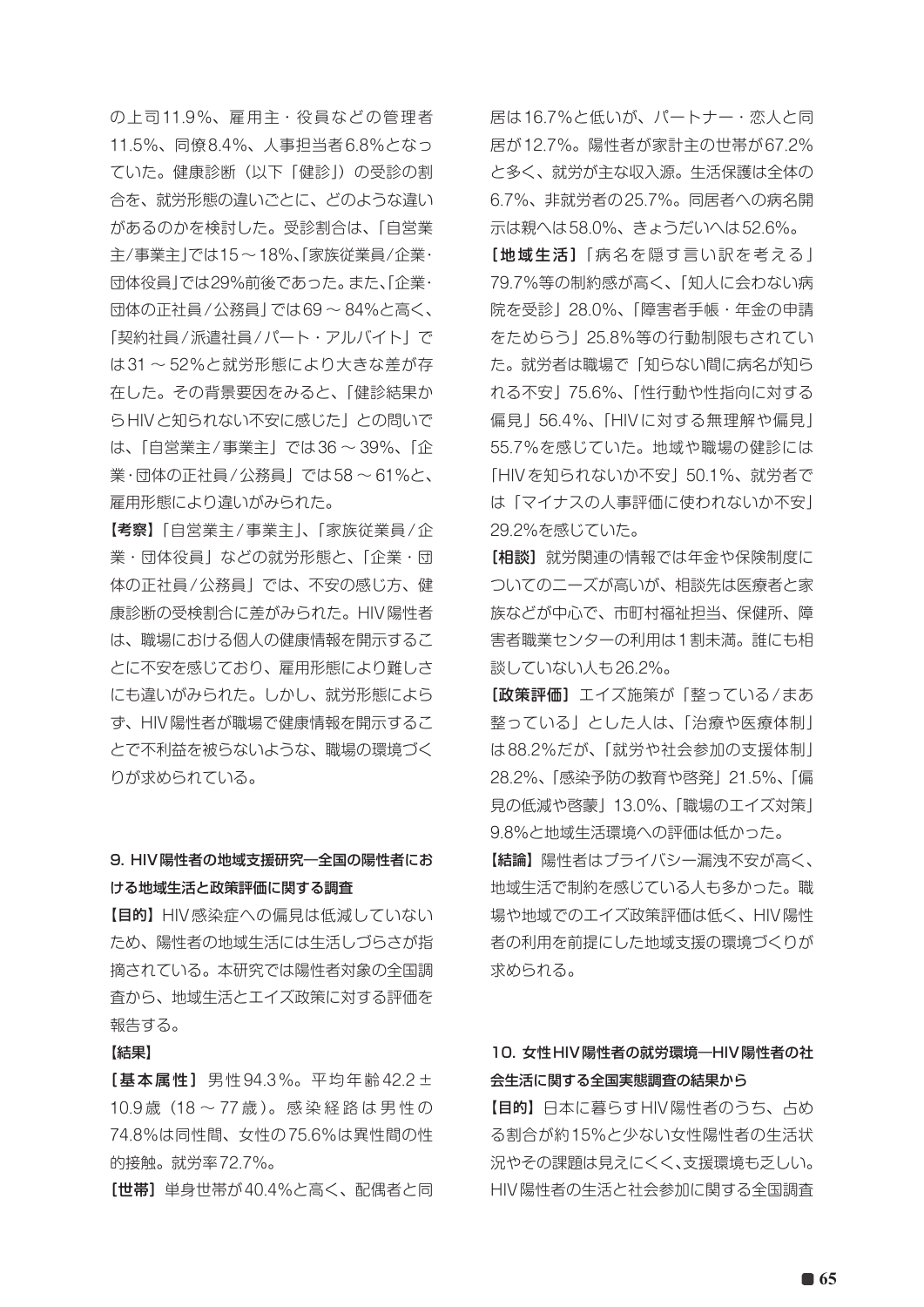の結果から、女性陽性者の主に就労状況につい て、男性陽性者および一般人口女性と比較しつ つ報告する。

#### 【結果】

回答者のうち女性は67名(5.6%)で、25歳 以上45歳未満が62.2%を占めた。就労率は 77.6%で、一般女性と比べるとやや高率であ り、30歳代前後に低下する一般人口女性の就 労率に比べ、HIV陽性の女性はこの年代でも高 い就労率を示していた。いっぽう、男性陽性者 と比べると、非正規雇用の割合(43.5%)、サー ビス業の割合(30.6%)、および従業員数30 人未満の職場に勤める人の割合(47.1%)な どが高く、就労収入も女性陽性者の61.5%が 年間300万円未満の低所得層であった。また、 HIV陽性判明後に離職を経験した割合も、女性 陽性者では62.3%と高率であった。性生活や 恋愛、結婚について尋ねた項目では、男女の陽 性者ともに制約を感じるとしている人の割合が 高いが、現在および将来の働き方や進路選択に ついては、女性の方が制約を感じるとしている 人の割合がより高かった。また、職場の誰かに 病名を開示している割合も、女性の方が男性よ り低く15.6%であった。

【考察】女性陽性者は男性より不安定な就労状 態にある割合が高く、そのためより個人情報な どが保護されにくい環境にあったり、病名の開 示ほか、行動に制約を感じたりしていることが 多いと考えられる。女性固有の就労上の課題へ の対応を含めた、女性陽性者の生活環境整備な どの支援が必要とされる。

# **D 発表論文等**

(学会発表)

1.若林チヒロ,生島嗣.HIV陽性者の社会生活 に関する全国実態調査-第1報:世帯·家計と 健康管理.第23回日本エイズ学会学術集会・総 会,P282,2009.

2. 生島嗣,若林チヒロ.HIV陽性者の社会生活 に関する全国実態調査 第2報:就労・社会活 動とエイズ対策評価.第23回日本エイズ学会学 術集会・総会,p282.2009.

3.HIV/エイズとともに生きる人々の仕事・く らし・社会―全国HIV陽性者1200人の生活実 態調査の結果より.平成21年度厚生労働科学研 究費補助金(エイズ対策研究事業)研究成果等 普及啓発事業.第23回日本エイズ学会学術集会・ 総会サテライトシンポジウム,名古屋,2009.

4.Wakabayashi, C., Ikushima, Y., Ohtsuki, T. QOL and Socioeconomic Background of People Living with HIV: a nationwide survey in Japan. The18th International AIDS Conference. July 18- 23 ,2010, Vienna, Austria.

5.Ikushima, Y., Wakabayashi, C., Ohtsuki, T. Evaluation of AIDS-Related Measures by People Living with HIV/AIDS in Japan. The18th International AIDS Conference. July 18-23 ,2010, Vienna, Austria.

6.Wakabayashi, C., Ikushima, Y., Mochizuki, A., Ohtsuki, T. Working environment for female PLWH/A in Japan. The18th International AIDS Conference. July 18-23 ,2010, Vienna, Austria.

7.若林チヒロ,大木幸子,生島嗣. HIV陽性者 の地域支援研究 (3) 全国の陽性者における地 域生活と政策評価に関する調査.第69回日本公 衆衛生学会総会, 東京,2010.

8.若林チヒロ,生島嗣,大槻知子.HIV陽性者の 離転職と職業異動-HIV陽性者の社会生活に関 する全国実態調査の結果から.第24回日本エイ ズ学会学術集会,東京,2010.

9.大槻知子,若林チヒロ,生島嗣.女性HIV陽 性者の就労環境-HIV陽性者の社会生活に関す る全国実態調査の結果から.第24回日本エイズ 学会学術集会, 東京,2010.